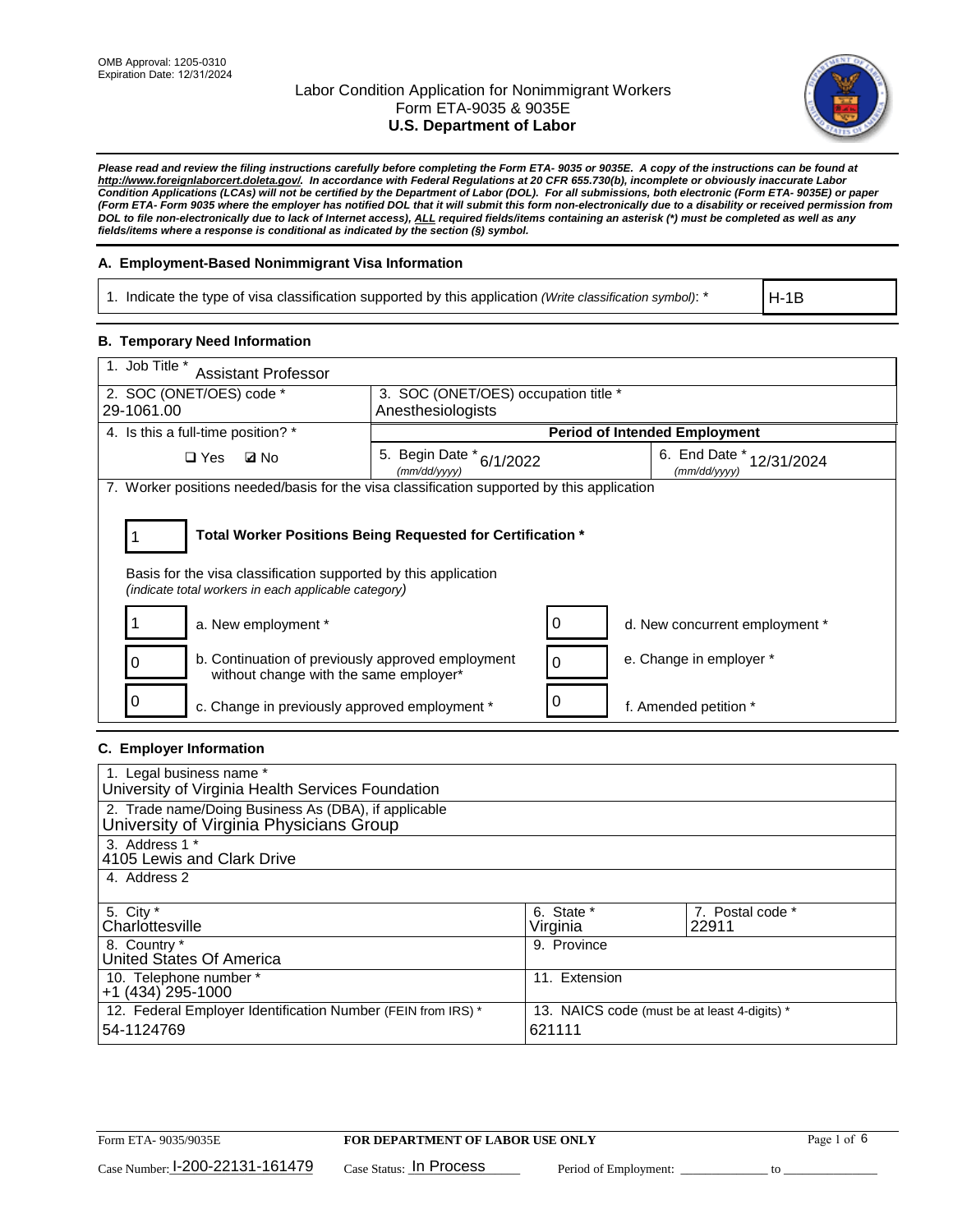

# **D. Employer Point of Contact Information**

**Important Note**: The information contained in this Section must be that of an employee of the employer who is authorized to act on behalf of the employer in labor certification matters. The information in this Section must be different from the agent or attorney information listed in Section E, unless the attorney is an employee of the employer.

| 1. Contact's last (family) name *                            | 2. First (given) name * |                        | 3. Middle name(s)         |
|--------------------------------------------------------------|-------------------------|------------------------|---------------------------|
| Casella                                                      | Judy                    |                        | J                         |
| 4. Contact's job title *<br>Manager, Delegated Credentialing |                         |                        |                           |
| 5. Address 1 *<br>4105 Lewis and Clark Drive                 |                         |                        |                           |
| 6. Address 2                                                 |                         |                        |                           |
| 7. City $*$<br>Charlottesville                               |                         | 8. State *<br>Virginia | 9. Postal code *<br>22911 |
| 10. Country *<br>United States Of America                    |                         | 11. Province           |                           |
| 12. Telephone number *                                       | Extension<br>13.        | 14. E-Mail address     |                           |
| +1 (434) 980-6140                                            |                         | tjw5x@virginia.edu     |                           |

# **E. Attorney or Agent Information (If applicable)**

**Important Note**: The employer authorizes the attorney or agent identified in this section to act on its behalf in connection with the filing of this application.

| 1. Is the employer represented by an attorney or agent in the filing of this application? *<br>If "Yes," complete the remainder of Section E below. |                         |              |                               | $\Box$ Yes        | <b>ØNo</b>                                           |  |
|-----------------------------------------------------------------------------------------------------------------------------------------------------|-------------------------|--------------|-------------------------------|-------------------|------------------------------------------------------|--|
| 2. Attorney or Agent's last (family) name §                                                                                                         | 3. First (given) name § |              |                               | 4. Middle name(s) |                                                      |  |
| 5. Address 1 §                                                                                                                                      |                         |              |                               |                   |                                                      |  |
| 6. Address 2                                                                                                                                        |                         |              |                               |                   |                                                      |  |
| 7. City §                                                                                                                                           |                         | 8. State §   |                               |                   | 9. Postal code §                                     |  |
| 10. Country §                                                                                                                                       |                         | 11. Province |                               |                   |                                                      |  |
| 12. Telephone number §                                                                                                                              | 13. Extension           |              | 14. E-Mail address            |                   |                                                      |  |
| 15. Law firm/Business name §                                                                                                                        |                         |              | 16. Law firm/Business FEIN §  |                   |                                                      |  |
| 17. State Bar number (only if attorney) §                                                                                                           |                         |              | standing (only if attorney) § |                   | 18. State of highest court where attorney is in good |  |
| 19. Name of the highest State court where attorney is in good standing (only if attorney) §                                                         |                         |              |                               |                   |                                                      |  |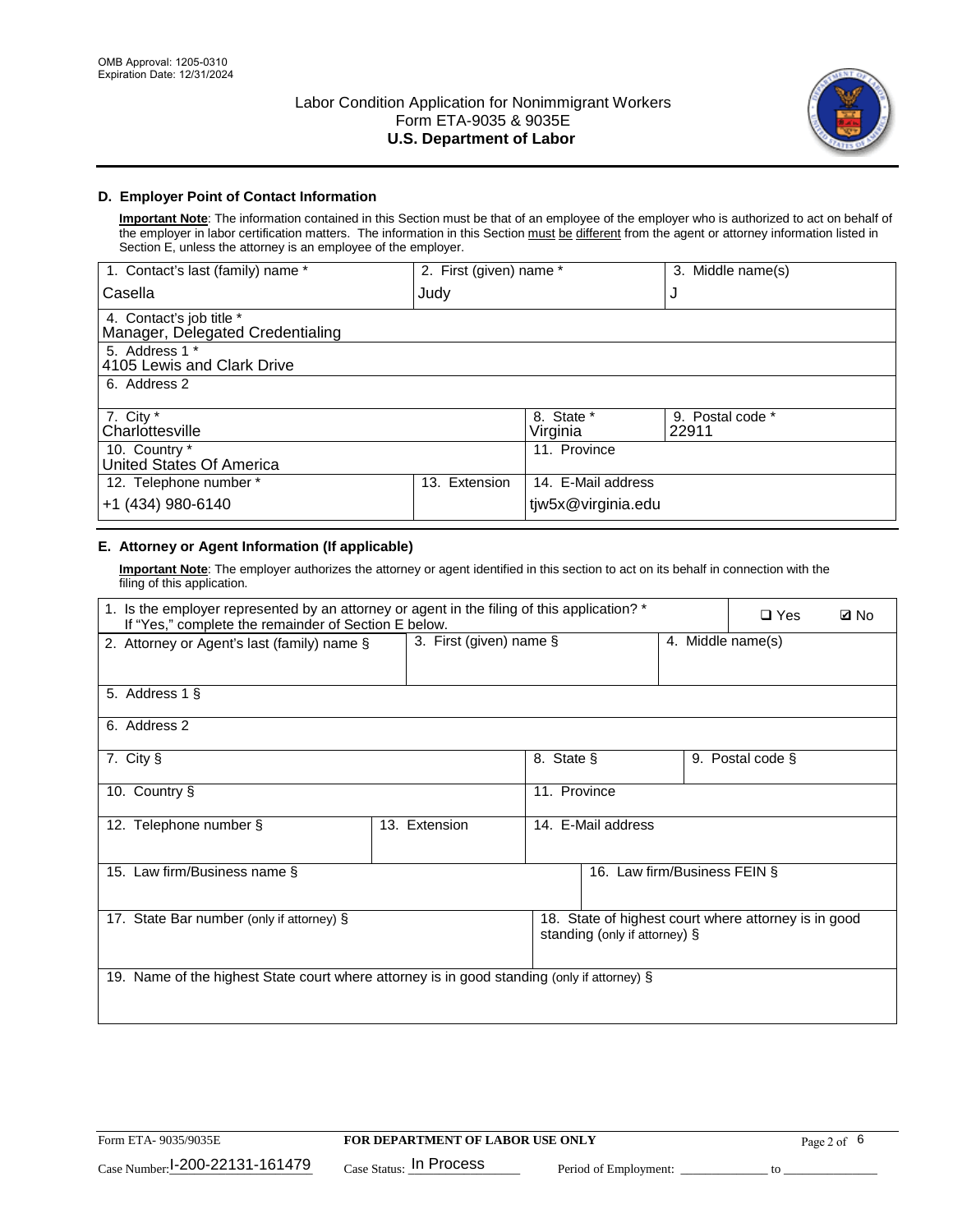

#### **F. Employment and Wage Information**

**Important Note**: The employer must define the intended place(s) of employment with as much geographic specificity as possible. Each intended place(s) of employment listed below must be the worksite or physical location where the work will actually be performed and cannot be a P.O. Box. The employer must identify all intended places of employment, including those of short duration, on the LCA. 20 CFR 655.730(c)(5). If the employer is submitting this form non-electronically and the work is expected to be performed in more than one location, an attachment must be submitted in order to complete this section. An employer has the option to use either a single Form ETA-9035/9035E or multiple forms to disclose all intended places of employment. If the employer has more than ten (10) intended places of employment at the time of filing this application, the employer must file as many additional LCAs as are necessary to list all intended places of employment. See the form instructions for further information about identifying all intended places of employment.

#### a.*Place of Employment Information* 1

|                            | 1. Enter the estimated number of workers that will perform work at this place of employment under<br>the LCA.*                 |  |                              |                      |                                          |  |  |
|----------------------------|--------------------------------------------------------------------------------------------------------------------------------|--|------------------------------|----------------------|------------------------------------------|--|--|
|                            | 2. Indicate whether the worker(s) subject to this LCA will be placed with a secondary entity at this<br>place of employment. * |  |                              |                      | $\square$ Yes<br><b>Z</b> No             |  |  |
|                            | 3. If "Yes" to question 2, provide the legal business name of the secondary entity. §                                          |  |                              |                      |                                          |  |  |
|                            | 4. Address 1 *                                                                                                                 |  |                              |                      |                                          |  |  |
|                            | 545 Ray C Hunt Drive                                                                                                           |  |                              |                      |                                          |  |  |
|                            | 5. Address 2                                                                                                                   |  |                              |                      |                                          |  |  |
| 6. City $*$                |                                                                                                                                |  | 7. County *                  |                      |                                          |  |  |
|                            | Charlottesville                                                                                                                |  | Albemarle                    |                      |                                          |  |  |
| Virginia                   | 8. State/District/Territory *                                                                                                  |  | 9. Postal code *<br>22908    |                      |                                          |  |  |
|                            | 10. Wage Rate Paid to Nonimmigrant Workers *                                                                                   |  | 10a. Per: (Choose only one)* |                      |                                          |  |  |
|                            | From $\frac{144}{1}$ $\frac{95}{100}$ To: $\frac{6}{10}$                                                                       |  |                              |                      | ☑ Hour □ Week □ Bi-Weekly □ Month □ Year |  |  |
|                            | 11. Prevailing Wage Rate *                                                                                                     |  | 11a. Per: (Choose only one)* |                      |                                          |  |  |
|                            | $\frac{1}{28}$ , 41                                                                                                            |  |                              |                      | ☑ Hour □ Week □ Bi-Weekly □ Month □ Year |  |  |
|                            | Questions 12-14. Identify the source used for the prevailing wage (PW) (check and fully complete only one): *                  |  |                              |                      |                                          |  |  |
| 12.<br>$\Box$              | a. PWD tracking number §<br>A Prevailing Wage Determination (PWD) issued by the Department of Labor                            |  |                              |                      |                                          |  |  |
|                            |                                                                                                                                |  |                              |                      |                                          |  |  |
| 13.                        | A PW obtained independently from the Occupational Employment Statistics (OES) Program                                          |  |                              |                      |                                          |  |  |
| $\boldsymbol{\mathcal{V}}$ | a. Wage Level (check one): §                                                                                                   |  |                              | b. Source Year §     |                                          |  |  |
|                            | नि⊥<br>□⊪<br>$\square$ $\square$<br>$\Box$ IV<br>$\Box$ N/A                                                                    |  |                              | 7/1/2021 - 6/30/2022 |                                          |  |  |
| 14.                        | A PW obtained using another legitimate source (other than OES) or an independent authoritative source                          |  |                              |                      |                                          |  |  |
|                            | a. Source Type (check one): §                                                                                                  |  |                              | b. Source Year §     |                                          |  |  |
|                            | $\Box$ CBA<br>$\Box$ DBA<br>$\square$ SCA<br>$\Box$ Other/ PW Survey                                                           |  |                              |                      |                                          |  |  |
|                            | c. If responded "Other/ PW Survey" in question 14.a, enter the name of the survey producer or publisher §                      |  |                              |                      |                                          |  |  |
|                            |                                                                                                                                |  |                              |                      |                                          |  |  |
|                            | d. If responded "Other/ PW Survey" in question 14.a, enter the title or name of the PW survey §                                |  |                              |                      |                                          |  |  |
|                            |                                                                                                                                |  |                              |                      |                                          |  |  |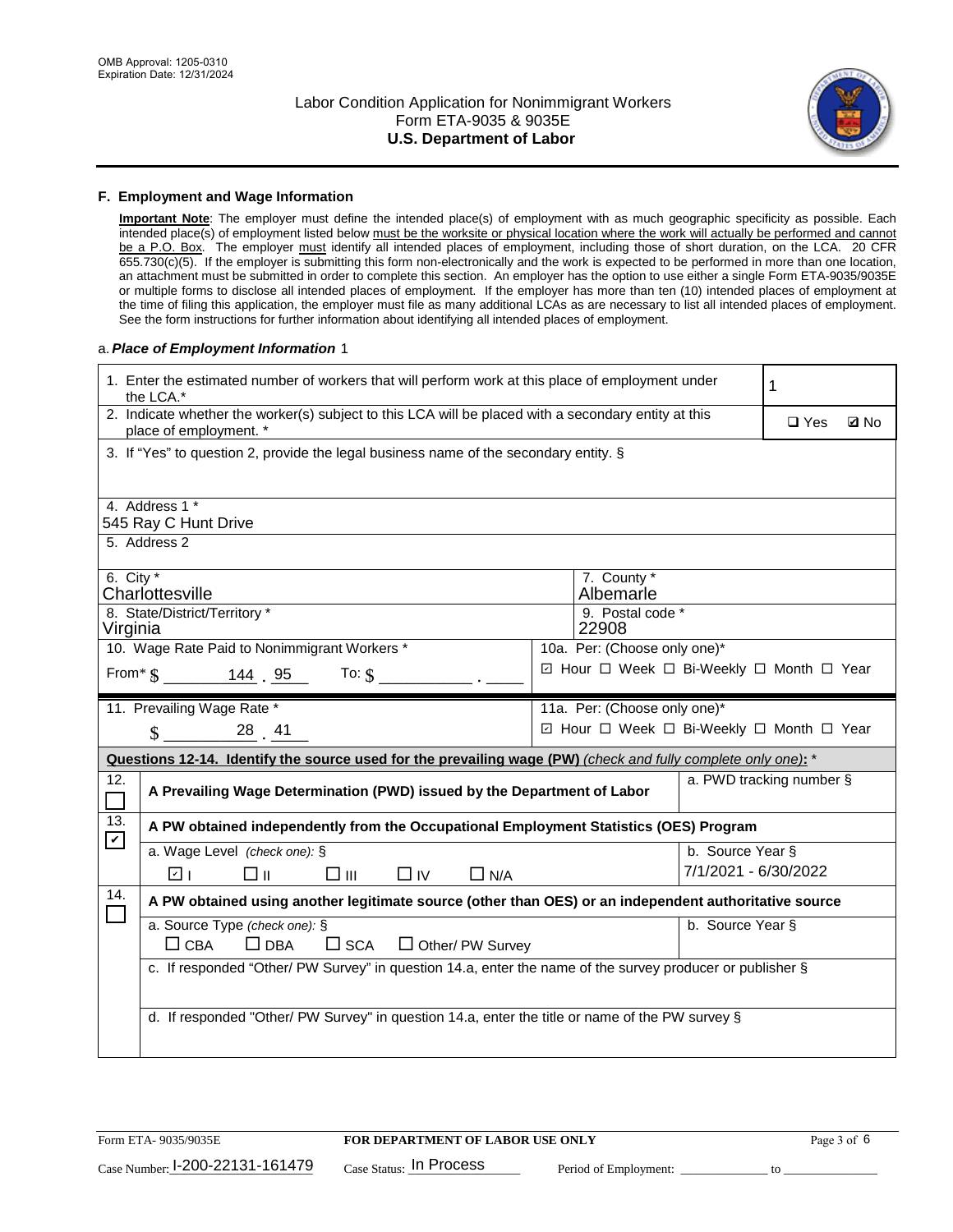

# **G. Employer Labor Condition Statements**

! *Important Note:* In order for your application to be processed, you MUST read Section G of the Form ETA-9035CP - General Instructions for the 9035 & 9035E under the heading "Employer Labor Condition Statements" and agree to all four (4) labor condition statements summarized below:

- (1) **Wages:** The employer shall pay nonimmigrant workers at least the prevailing wage or the employer's actual wage, whichever is higher, and pay for non-productive time. The employer shall offer nonimmigrant workers benefits and eligibility for benefits provided as compensation for services on the same basis as the employer offers to U.S. workers. The employer shall not make deductions to recoup a business expense(s) of the employer including attorney fees and other costs connected to the performance of H-1B, H-1B1, or E-3 program functions which are required to be performed by the employer. This includes expenses related to the preparation and filing of this LCA and related visa petition information. 20 CFR 655.731;
- (2) **Working Conditions:** The employer shall provide working conditions for nonimmigrants which will not adversely affect the working conditions of workers similarly employed. The employer's obligation regarding working conditions shall extend for the duration of the validity period of the certified LCA or the period during which the worker(s) working pursuant to this LCA is employed by the employer, whichever is longer. 20 CFR 655.732;
- (3) **Strike, Lockout, or Work Stoppage:** At the time of filing this LCA, the employer is not involved in a strike, lockout, or work stoppage in the course of a labor dispute in the occupational classification in the area(s) of intended employment. The employer will notify the Department of Labor within 3 days of the occurrence of a strike or lockout in the occupation, and in that event the LCA will not be used to support a petition filing with the U.S. Citizenship and Immigration Services (USCIS) until the DOL Employment and Training Administration (ETA) determines that the strike or lockout has ended. 20 CFR 655.733; and
- (4) **Notice:** Notice of the LCA filing was provided no more than 30 days before the filing of this LCA or will be provided on the day this LCA is filed to the bargaining representative in the occupation and area of intended employment, or if there is no bargaining representative, to workers in the occupation at the place(s) of employment either by electronic or physical posting. This notice was or will be posted for a total period of 10 days, except that if employees are provided individual direct notice by e-mail, notification need only be given once. A copy of the notice documentation will be maintained in the employer's public access file. A copy of this LCA will be provided to each nonimmigrant worker employed pursuant to the LCA. The employer shall, no later than the date the worker(s) report to work at the place(s) of employment, provide a signed copy of the certified LCA to the worker(s) working pursuant to this LCA. 20 CFR 655.734.

1. **I have read and agree to** Labor Condition Statements 1, 2, 3, and 4 above and as fully explained in Section G of the Form ETA-9035CP – General Instructions for the 9035 & 9035E and the Department's regulations at 20 CFR 655 Subpart H. \*

**Ø**Yes ロNo

#### **H. Additional Employer Labor Condition Statements –H-1B Employers ONLY**

!**Important Note***:* In order for your H-1B application to be processed, you MUST read Section H – Subsection 1 of the Form ETA 9035CP – General Instructions for the 9035 & 9035E under the heading "Additional Employer Labor Condition Statements" and answer the questions below.

#### *a. Subsection 1*

| 1. At the time of filing this LCA, is the employer H-1B dependent? §                                                                                                                                                                                               |  | $\Box$ Yes | ⊡ No |            |
|--------------------------------------------------------------------------------------------------------------------------------------------------------------------------------------------------------------------------------------------------------------------|--|------------|------|------------|
| 2. At the time of filing this LCA, is the employer a willful violator? $\S$                                                                                                                                                                                        |  | $\Box$ Yes | ⊡ No |            |
| 3. If "Yes" is marked in questions H.1 and/or H.2, you must answer "Yes" or "No" regarding<br>whether the employer will use this application ONLY to support H-1B petitions or extensions of<br>status for exempt H-1B nonimmigrant workers? §                     |  |            | ∩ No |            |
| 4. If "Yes" is marked in question H.3, identify the statutory basis for the<br>$\Box$ \$60,000 or higher annual wage<br>exemption of the H-1B nonimmigrant workers associated with this<br>□ Master's Degree or higher in related specialty<br>$\Box$ Both<br>LCA. |  |            |      |            |
| H-1B Dependent or Willful Violator Employers -Master's Degree or Higher Exemptions ONLY                                                                                                                                                                            |  |            |      |            |
| 5. Indicate whether a completed Appendix A is attached to this LCA covering any H-1B<br>nonimmigrant worker for whom the statutory exemption will be based <b>ONLY</b> on attainment of a<br>Master's Degree or higher in related specialty. §                     |  | $\Box$ Yes | ⊡ No | $\Box$ N/A |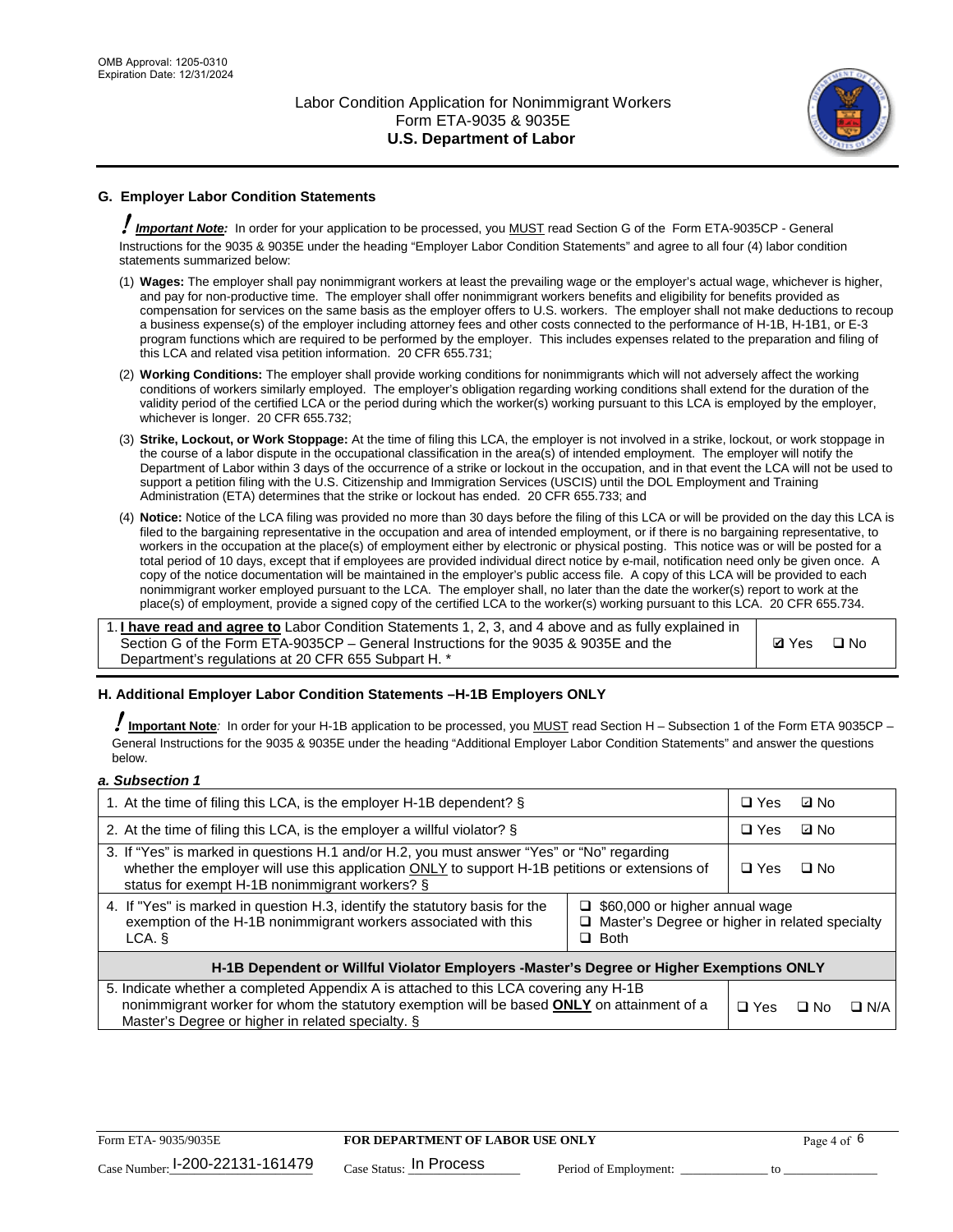

**If you marked "Yes" to questions H.a.1 (H-1B dependent) and/or H.a.2 (H-1B willful violator) and "No" to question H.a.3 (exempt H-1B nonimmigrant workers), you MUST read Section H – Subsection 2 of the Form ETA 9035CP – General Instructions for the 9035 & 9035E under the heading "Additional Employer Labor Condition Statements" and indicate your agreement to all three (3) additional statements summarized below.**

#### *b. Subsection 2*

- A. **Displacement:** An H-1B dependent or willful violator employer is prohibited from displacing a U.S. worker in its own workforce within the period beginning 90 days before and ending 90 days after the date of filing of the visa petition. 20 CFR 655.738(c);
- B. **Secondary Displacement:** An H-1B dependent or willful violator employer is prohibited from placing an H-1B nonimmigrant worker(s) with another/secondary employer where there are indicia of an employment relationship between the nonimmigrant worker(s) and that other/secondary employer (thus possibly affecting the jobs of U.S. workers employed by that other employer), unless and until the employer subject to this LCA makes the inquiries and/or receives the information set forth in 20 CFR 655.738(d)(5) concerning that other/secondary employer's displacement of similarly employed U.S. workers in its workforce within the period beginning 90 days before and ending 90 days after the date of such placement. 20 CFR 655.738(d). Even if the required inquiry of the secondary employer is made, the H-1B dependent or willful violator employer will be subject to a finding of a violation of the secondary displacement prohibition if the secondary employer, in fact, displaces any U.S. worker(s) during the applicable time period; and
- C. **Recruitment and Hiring:** Prior to filing this LCA or any petition or request for extension of status for nonimmigrant worker(s) supported by this LCA, the H-1B dependent or willful violator employer must take good faith steps to recruit U.S. workers for the job(s) using procedures that meet industry-wide standards and offer compensation that is at least as great as the required wage to be paid to the nonimmigrant worker(s) pursuant to 20 CFR 655.731(a). The employer must offer the job(s) to any U.S. worker who applies and is equally or better qualified for the job than the nonimmigrant worker. 20 CFR 655.739.

| 6. I have read and agree to Additional Employer Labor Condition Statements A, B, and C above and |       |           |
|--------------------------------------------------------------------------------------------------|-------|-----------|
| as fully explained in Section H – Subsections 1 and 2 of the Form ETA 9035CP – General           | □ Yes | $\Box$ No |
| Instructions for the 9035 & 9035 E and the Department's regulations at 20 CFR 655 Subpart H. §   |       |           |

#### **I. Public Disclosure Information**

! **Important Note***:* You must select one or both of the options listed in this Section.

**sqrt** Employer's principal place of business □ Place of employment

#### **J. Notice of Obligations**

A. Upon receipt of the certified LCA, the employer must take the following actions:

- o Print and sign a hard copy of the LCA if filing electronically (20 CFR 655.730(c)(3));<br>
Maintain the original signed and certified LCA in the employer's files (20 CFR 655.7
- Maintain the original signed and certified LCA in the employer's files (20 CFR 655.705(c)(2); 20 CFR 655.730(c)(3); and 20 CFR 655.760); and
- o Make a copy of the LCA, as well as necessary supporting documentation required by the Department of Labor regulations, available for public examination in a public access file at the employer's principal place of business in the U.S. or at the place of employment within one working day after the date on which the LCA is filed with the Department of Labor (20 CFR 655.705(c)(2) and 20 CFR 655.760).
- B. The employer must develop sufficient documentation to meet its burden of proof with respect to the validity of the statements made in its LCA and the accuracy of information provided, in the event that such statement or information is challenged (20 CFR 655.705(c)(5) and 20 CFR 655.700(d)(4)(iv)).
- C. The employer must make this LCA, supporting documentation, and other records available to officials of the Department of Labor upon request during any investigation under the Immigration and Nationality Act (20 CFR 655.760 and 20 CFR Subpart I).

*I declare under penalty of perjury that I have read and reviewed this application and that to the best of my knowledge, the*  information contained therein is true and accurate. I understand that to knowingly furnish materially false information in the *preparation of this form and any supplement thereto or to aid, abet, or counsel another to do so is a federal offense punishable by fines, imprisonment, or both (18 U.S.C. 2, 1001,1546,1621).*

| 1. Last (family) name of hiring or designated official *   2. First (given) name of hiring or designated official *   3. Middle initial § |                  |  |
|-------------------------------------------------------------------------------------------------------------------------------------------|------------------|--|
| Casella                                                                                                                                   | Judv             |  |
| 4. Hiring or designated official title *                                                                                                  |                  |  |
| Manager, Delegated Credentialing                                                                                                          |                  |  |
| 5. Signature *                                                                                                                            | 6. Date signed * |  |
|                                                                                                                                           |                  |  |